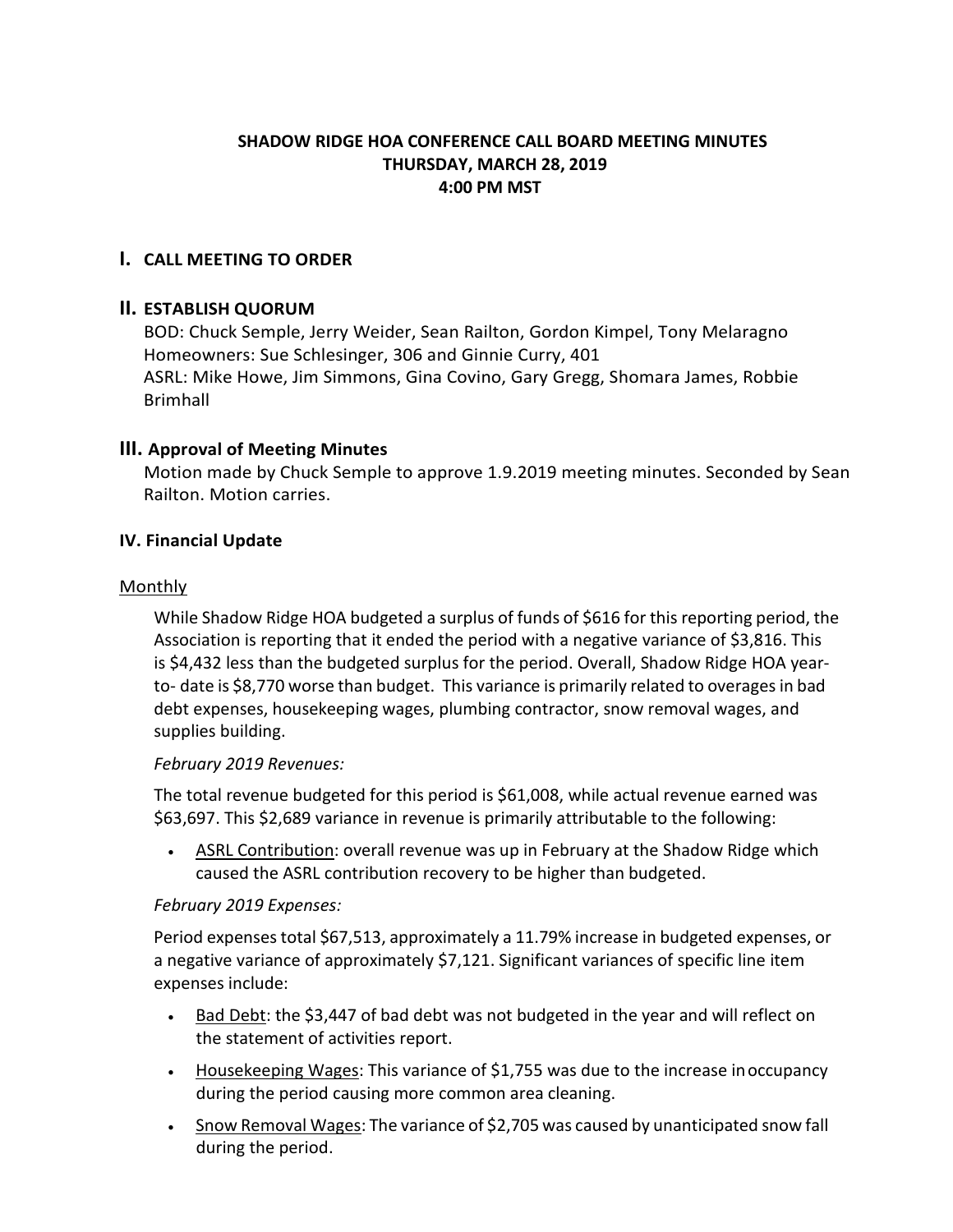## **2. Discussion of Delinquent Association Owners as of February 28, 2019**

• After review of this report, there is  $\sim$ \$2,586 past due as of February 28, 2019. A resolution has been either agreed upon or in the works and we are expecting to see the past due balance paid by the end of April 2019.

#### **Investing**

- Implement investing the Capital Reserve funds into conservative CDs and money market account at Merrill Lynch.
- Moving forward a Special Assessment may need to happen.

#### **V. Maintenance**

#### **1. Water heater and toilets:**

The last bid has been collected for the water heaters and toilets. This bid is the lowest cost. **\*PlumbCor Enterprises Inc.**

Water heaters: 50 Gallon \$1398.00 per water heater 80 Gallon \$2439.80 per water heater Toilets: \$545.00 each toilet includes seats \***Tingey Plumbing, Heating and Air Conditioning** Water heaters: \$1930.00 per water heater Toilets: \$1123.00 each toilet includes seats \***Merlin Jacobsen Plumbing and Heating Inc.** Water heaters: \$700.00 per water heater Toilets: \$330.00 each toilet includes seats

• Jim Simmons will write up a proposal letter mandating homeowners to purchase water efficient heaters and toilets. If homeowner does not, the HOA will surcharge a water fee on their HOA dues. Wrona DuBois will review proposal's legality. Once letter is approved, HOA can agree upon a vendor that can charge homeowner's the bulk rate to replace.

## **Roof:**

• There have been a few small leaks that have developed over the last couple months. Two of the leaks were found over unit 400. Both leaks were under the exterior tin around the outside ledge. The third leak was found in the common area hallway near unit 406. The roofer had installed a temporary patch and will return to repair permanently once the snow melts. Robbie estimates around \$800- \$1000 and will find a contractor.

## **Summer projects:**

- Brick & Mortar- CDC \$18,000 to repair the brick and mortar around the building.
- Resurfacing Pool Deck and the front of the building that was discussed and approved in the annual 2018 HOA Meeting. Work is currently scheduled to begin on May  $1<sup>st</sup>$ .
- Landscaping: plant more flowers in the front of the building and on the east side improve the landscape with trees and shrubs.